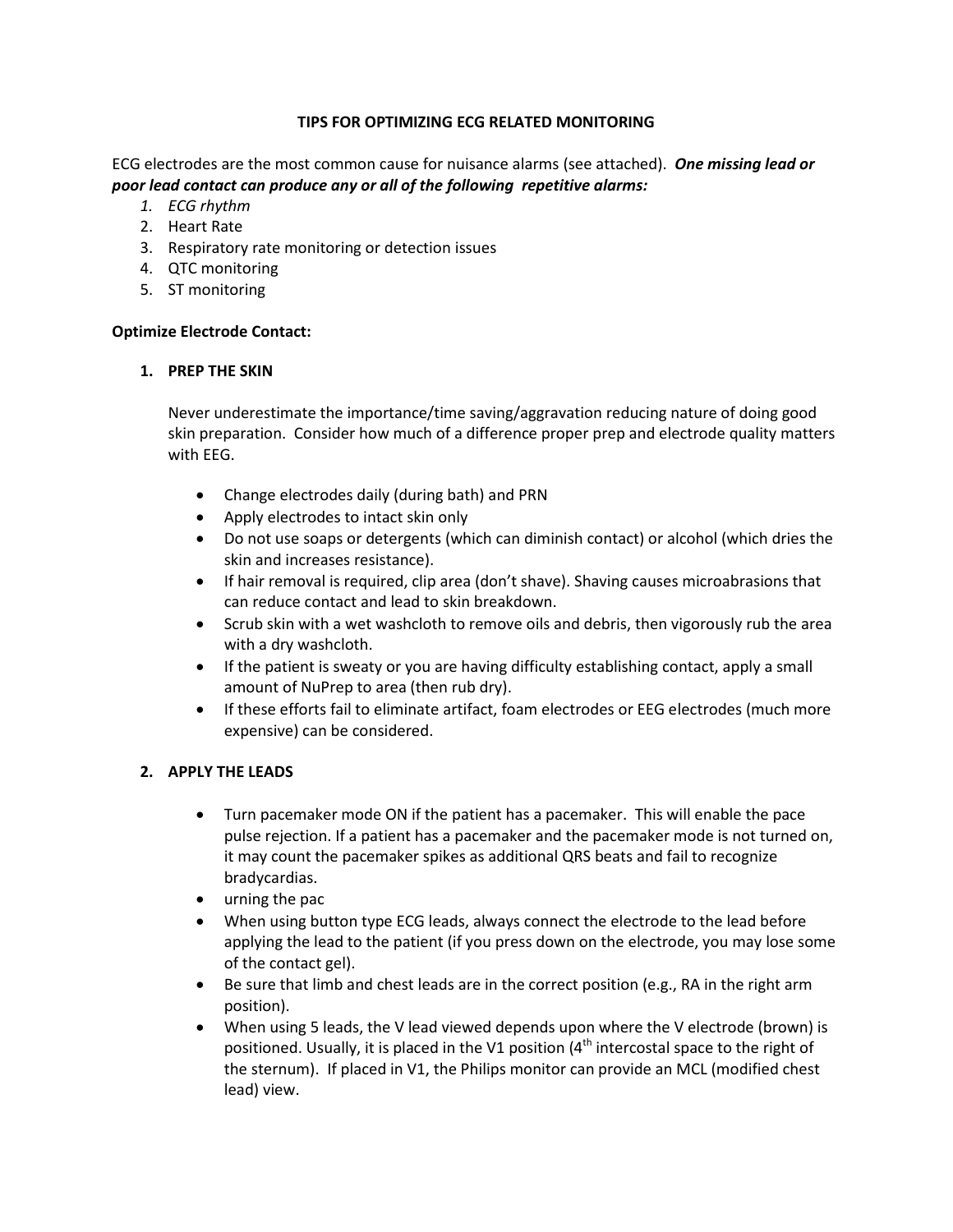## **Standard 5-Lead Placement**



- 1 RA placement: directly below the clavicle and near the right shoulder
- LA placement: directly below the clavicle and  $\overline{c}$ near the left shoulder
- 3 RL placement: on the right lower abdomen
- LL placement: on the left lower abdomen
- V placement: on the chest, the position 5 depends on your required lead selection. If configured, the label of the chest lead will be displayed with its exact position (V1 to V6R)

- When using 10 leads (for 12 lead ECG monitoring), the extra cable will add the remaining 5 chest leads (for a total of 6). Leave the brown electrode of you standard leads in the V1 position, and position V2-V6 in the appropriate positions.
- To initiate 12 lead ECG monitoring, just connect the extra 5 leads and monitoring begins automatically.
- When you wish to stop 12 lead ECG monitoring you have to discontinue monitoring.

#### **Chest electrodes:**

- V1 on the 4th intercostal space at the right sternal border
- V2 on the 4th intercostal space at the left sternal border
- V3 midway between the V2 and V4 electrode positions
- V4 on the 5th intercostal space at the left midclavicular line
- V5 on the left anterior axillary line, horizontal with the V4 electrode position
- V6 on the left midaxillary line, horizontal with the V4 electrode position

#### **Modified 12-Lead ECG**

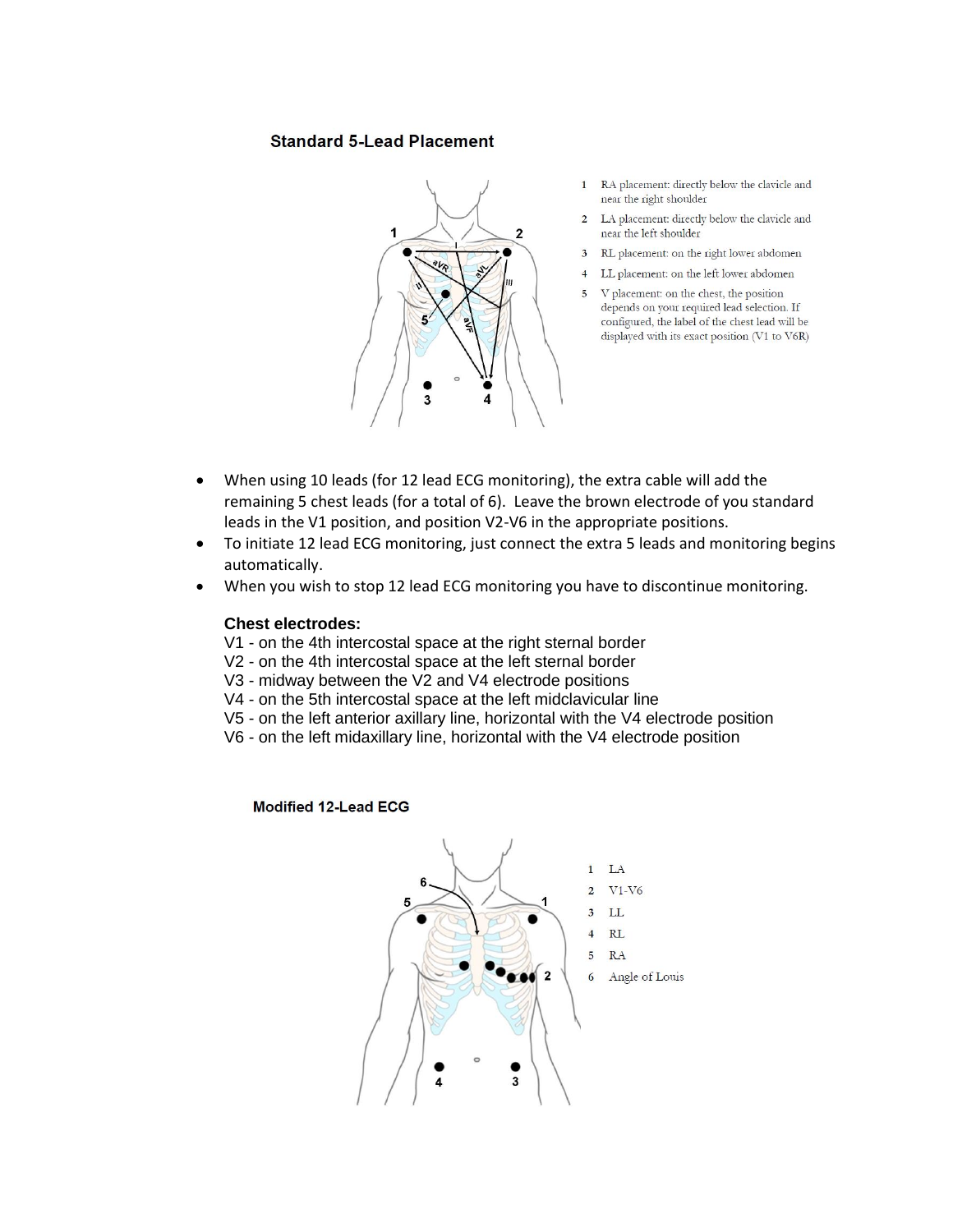## **3. PICK THE BEST LEAD FOR YOUR PRIMARY ECG**

- Pick a primary lead that has the tallest R wave or deepest S wave. Avoid biphasic QRS complexes if possible.
- If you have a biphasic QRS, pick one where the sum of the waves is mostly positive or mostly negative (not neutral). If the R and S are the same size, the monitor sees this as zero.
- If the ECG is setup to "Multi-lead" configuration, the monitor will use both the primary and secondary leads to try to compute HR and analyze ECG rhythm.
- If the ECG is setup to "single-lead" configuration, only the primary lead is used.
- If the P or T wave is  $> 0.2$  mV (2 small boxes high), the monitor may have difficulty with HR or arrhythmia analysis.
- To find the best lead, go to Change Screen and choose 12 lead ECG. All of your available lead will appear. You should see at least 7 (5 leads connected) or 12 (if extra 5 leads connected).
- Touch the primary ECG wave and change the primary lead to your preferred lead.
- **Increasing the gain on the ECG does not improve detection** (just makes it look bigger to you)
- If you change your lead, go to arrhythmia and choose "RELEARN" to reestablish the new baseline rhythm.
- Reposition electrodes away from diaphragm is baseline is wandering.

## **4. PACEMAKER**

- Turn pacemaker mode ON if the patient has a pacemaker. This will enable the pace pulse rejection. If a patient has a pacemaker and the pacemaker mode is not turned on, it may count the pacemaker spikes as additional QRS beats and fail to recognize bradycardias.
- Some pacemaker beats are difficult to recognize. Select "Review" from the Central Station to determine if the pace pulses are being detected properly. Notice that the beat detection is identified above the ECG (e.g., N for native or normal), P for paced.

## **5. OTHER TROUBLESHOOTING**

- Be sure that the cable isn't pulling or dangling over the bedside
- Be sure cables are not in contact with the ventilator tubing or other electronic devices
- If you have picked the best primary lead but continue to have problems, go to ECG setup (touch the primary ECG wave) and change the mode to "single-lead".
- Make sure that the ECG filter is in "monitor" and not "diagnostic mode"

## **6. ARRHYTHMIA MONITORING**

- Arrhythmia detection is pretty good, but not perfect.
- You need good electrode function for arrhythmia detection to work well.
- Arrhythmia monitoring defaults to ON. You need to customize for each patient based on their underlying rhythm. For example: If the patient has chronic atrial fibrillation, touch the ECG and choose "arrhythmia". Scroll to the last page to disable atrial fibrillation and